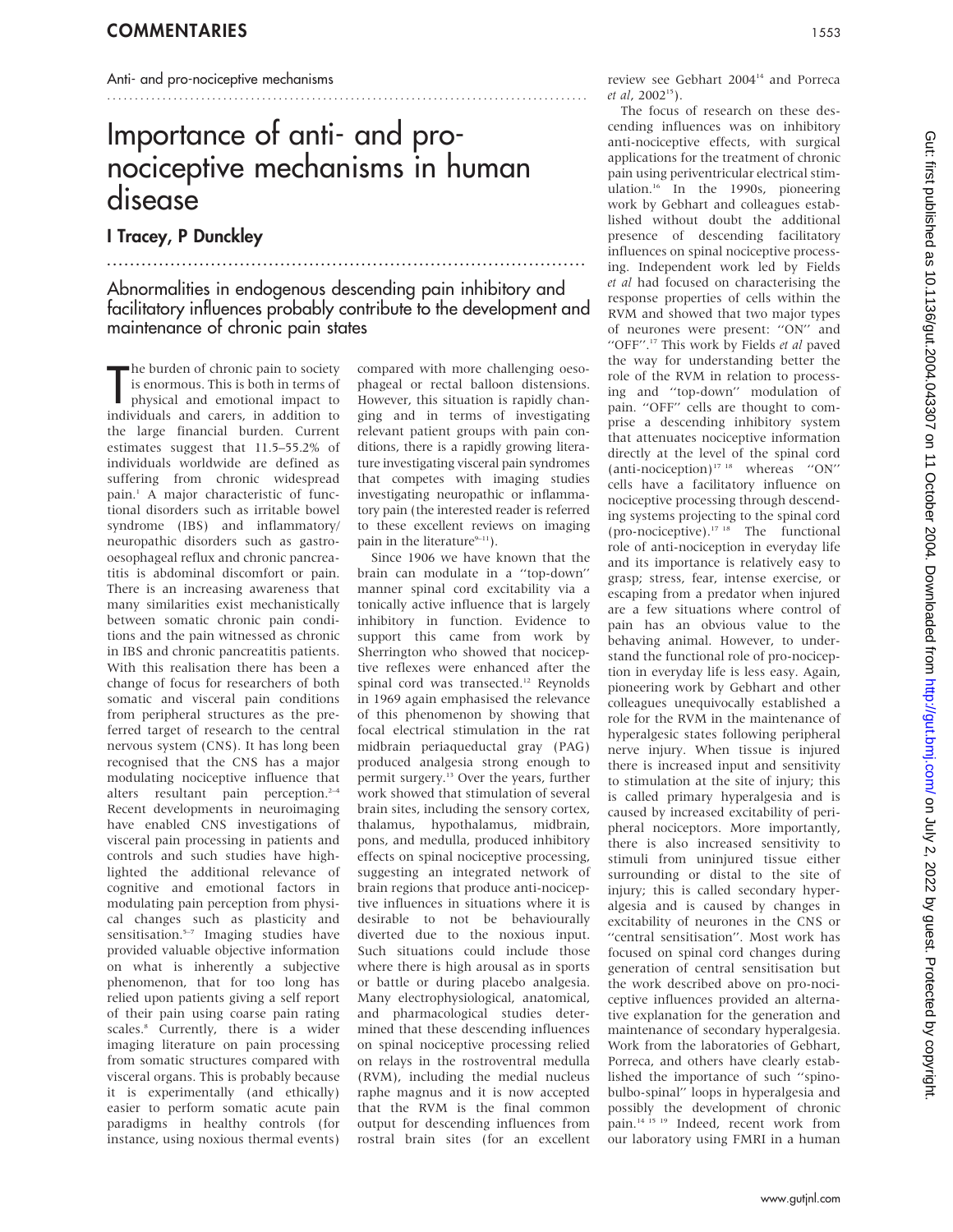1554 COMMENTARIES

model of somatic secondary hyperalgesia has shown for the first time brainstem involvement in the generation and maintenance of hyperalgesia in humans.<sup>20</sup> Many animal studies have now been published that unequivocally show that pro-nociception via the RVM plays a key role in generating and maintaining a cardinal symptom of chronic pain; hyperalgesia. Why? One obvious answer is to prevent further damage to an already damaged area of the body. However, there are numerous other examples of ''functional disorders'' (for example, irritable bowel syndrome, fibromyalgia, etc) that are associated with discomfort and pain but where tissue pathology is often lacking. What role pro-nociceptive influences have in these conditions, and the potential of higher brain centres influencing RVM pro-nociceptive output, has yet to be thoroughly established. One thing is certain however, which is that the enormous potential pro-nociceptive influences may play in human disease is only just being realised.

Concurrent with these developments in our understanding of spino-bulbospinal loops for generating and maintaining exaggerated pain behaviours in chronic pain conditions (that is, pain making the pain worse via RVM pronociceptive influences) has been observations of a different phenomenon in which a spino-bulbo-spinal loop produced analgesia after acute simultaneous noxious input (pain makes less pain): this phenomenon is called diffuse noxious inhibitory control (DNIC) and is commonly known as counterirritation.<sup>21</sup> This phenomenon goes back to the Hippocratic aphorism: ''If two sufferings take place at the same time, but at different points, the stronger makes the weaker silent''. Experimental results during the 1980–early 1990s showed that counterirritation or counterstimulation has a well defined neural substrate in animals and humans. The mechanism to account for this phenomenon, DNIC, relies on spino-bulbospinal loops involving ascending pathways in the anterolateral spinal columns, integration in the lower brain stem, and descending influences or antinociception reaching the dorsal horn neurones. Neurones in the dorsal horn of the spinal cord were found to be inhibited when a nociceptive stimulus is applied to any part of the body that is distinct from the excitatory receptive fields of the dorsal horn neurones that are inhibited (hence the origin of the term ''diffuse'' as opposed to the similarly observed hypoalgesic effects of painful stimulation to the same segmental region of the body, as for instance during transcutaneous electrical nerve

stimulation). DNIC generated inhibitions on dorsal horn neurones are potent and affect all the activities of the convergent neurones and persist after removal of the conditioning stimulus. This ''pain inhibiting pain'' effect is well known from folk medicine across many cultures. Indeed, in early surgical procedures on humans and animals this concept was harnessed without realisation of the underlying mechanisms (for example, use of the twitch in horses and nasal forceps in cattle during caudectomies or castrations which are both potentially very painful procedures). Reproducing this phenomenon in the human or animal laboratory has generated an enormous literature, and one simple example shows that ischaemic pain in the arm elevates the threshold for heat pain on the forehead and the threshold for painful stimulation of the tooth pulp.<sup>22</sup> Many stressful stimuli are able to produce such counterirritation which has led to the term ''stress induced analgesia''. Studies have used ischaemic pain, cold pressor pain, noxious heat, and even long distance running as conditioning stimuli.<sup>22–25</sup> Several surgical, pharmacological, and electrophysiological experiments on DNIC support the idea there is a spino-bulbo-spinal loop with minimal input from the PAG-RVM or other supraspinal pathways.<sup>21-26</sup> This implies that a system exists distinct from the anti- and pro-nociceptive systems described above, possibly within more caudal regions of the brainstem, and this system is what drives DNIC.<sup>27</sup> <sup>28</sup>

To date, these significant changes of phasic pain perception have been found by various psychophysical techniques, human reflex studies, and pain related evoked cerebral potentials<sup>29</sup> but none has been reported using brain imaging methodologies in combination with visceral stimulation.

The work reported by Wilder-Smith and colleagues<sup>30</sup> in this issue of  $Gut$ extends current observations considerably by combining brain functional magnetic resonance imaging (FMRI) with DNIC and rectal balloon distension in IBS patient subgroups and healthy controls (see page 1595). They show that compared with rectal balloon stimulation alone, the median rectal pain scores to balloon distension in healthy controls during heterotopic stimulation (foot with ice water) were decreased significantly. This robust psychophysical finding was not found to be the case in IBS patients or subgroups. This psychophysical observation implies dysfunction of the systems subserving DNIC and has been shown in a previous study on fibromyalgia patients.<sup>31</sup> It is interesting to note that these two different

patient populations (IBS and fibromyalgia) that are notoriously difficult when it comes to finding a ''cause'' of the pain, display an apparent common dysfunction of DNIC mechanisms. The study by Wilder-Smith and colleagues,<sup>30</sup> however, extends the observations to include functional brain imaging data, using FMRI, as a way of possibly explaining these psychophysical observations. They observed clear differences in brain activation patterns between controls and patient subgroups to rectal balloon distension both with and without heterotopic stimulation, highlighting an additional change in brain activation due to the dysfunctional DNIC system in patients. Combining brain imaging in patients with psychophysical manipulations provides a powerful approach for increasing our understanding of the brainstem structures involved in producing a DNIC effect. In addition, it has the capability of identifying higher cortical regions linked to such brainstem structures that as a consequence of disease might play a role in disabling the DNIC system. Their study has not provided all the answers, but neither should we expect it to, as many further experiments are required to establish the precise location and role of such brainstem and cortical regions. However, their study is the first of its kind and paves the way towards a better understanding of DNIC and how this acute experimental manipulation with its long history integrates with the above mentioned current theories of anti- and pro- nociception in the generation of hyperalgesia and chronic pain.

Work from our laboratory using counterstimulation to a noxious stimulus in conjunction with human FMRI showed that attention does play a major factor in the perceptual modulation of pain produced by counterstimulation.<sup>32</sup> However, there are several studies suggesting that distraction does not account completely for the analgesia produced by activation of DNIC mechanisms,  $24 \times 26 \times 29 \times 33$  including a fairly recent electrophysiological study in humans that supports the suggestion that the analgesic effect of heterotopic noxious stimulation in humans is based on activation of a specific inhibitory pain control system where release of endogenous opioids via the PAG-RVM system is unlikely to be involved.<sup>29</sup> The reciprocal issue as to whether hypervigilance to the acute pain stimulus during heterotopic stimulation causes disruption of DNIC effects has not been addressed, particularly in patients where the acute pain stimulus has a potential meaning, for instance rectal balloon distension in IBS patients. Of course, brain regions involved in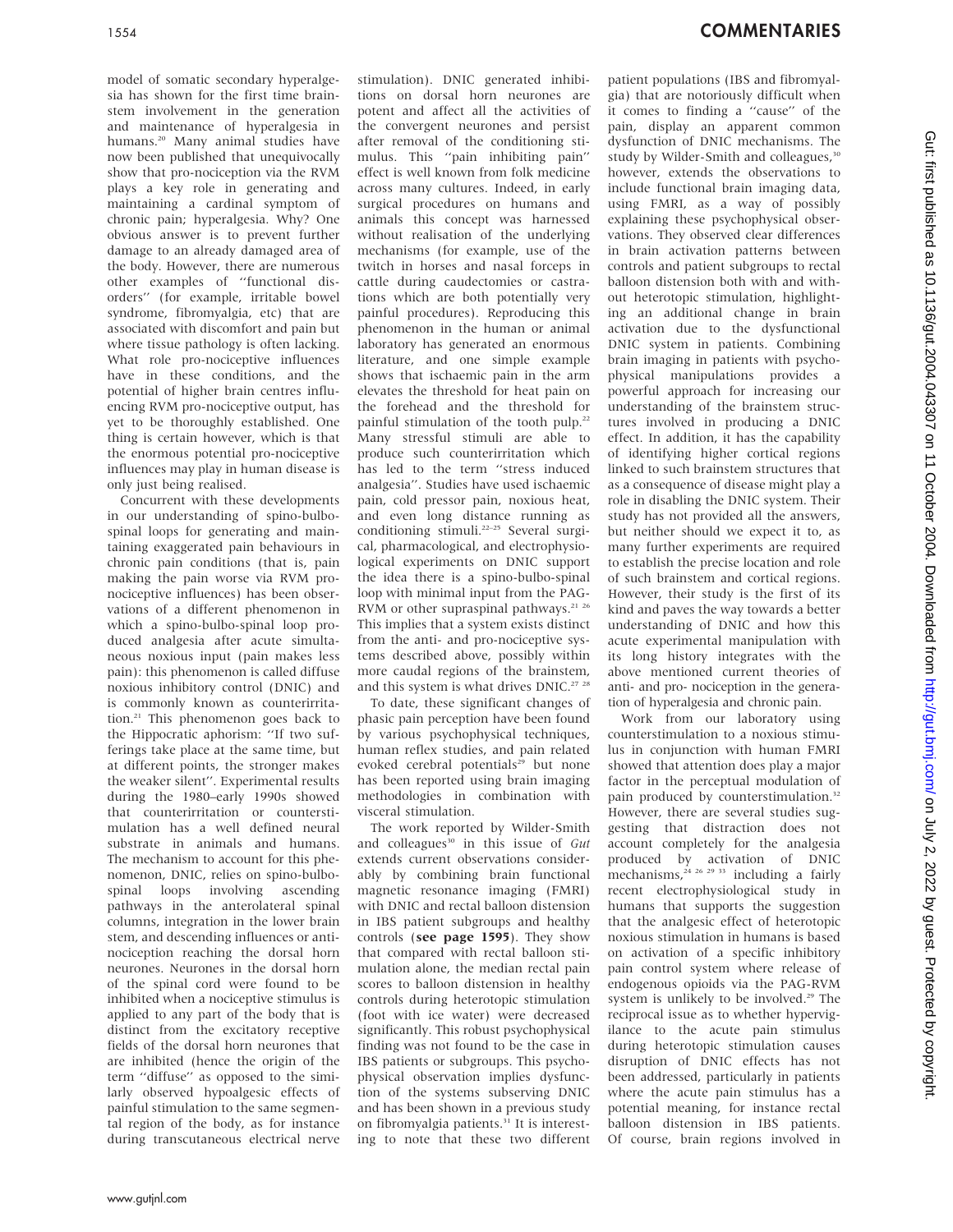maintaining a hypervigilant state could well be connected to brainstem structures involved in the DNIC system, and therefore this apparent confound could be the precise trigger for DNIC dysfunction. Again, this is speculation and further work is needed.

It is interesting to note that many of the changes Wilder-Smith and colleagues<sup>30</sup> observed were in brain regions involved in controlling emotional, autonomic, and classic PAG descending pain modulatory systems, suggesting involvement of the PAG-RVM system. It is also possible that brainstem pro-nociceptive plastic changes have occurred in these IBS patient subgroups as part of the evolution towards chronicity and it is this change that contributes partly to their heightened sensitivity and pain report. This would fit with current theories of pro-nociception.19 Therefore, when acute experimental manipulations are subsequently performed on such patients to trigger DNIC effects, it could be that possible raised pro-nociceptive influences nullify or counteract any descending pain modulatory effects normally produced by DNIC, thereby accounting for a lack of behavioural pain relief. This is speculation and clearly further work must be done to further interrogate these possibilities. However, the study by Wilder-Smith and colleagues<sup>30</sup> does provide a basis for generating hypotheses that can be tested in such future experiments. This will ultimately lead to a fuller understanding of the pain component of IBS patients and hopefully better targeted treatments.

## Gut 2004;53:1553–1555.

doi: 10.1136/gut.2004.046110

### ......................

## Authors' affiliations

I Tracey, P Dunckley, Pain Imaging Neuroscience (PaIN) Group, Human Anatomy and Genetics Department and FMRIB Centre, Oxford University, Oxford, UK

Correspondence to: Dr I Tracey, Pain Imaging Neuroscience (PaIN) Group, Human Anatomy and Genetics Department and FMRIB Centre, Oxford University, South Parks Rd, Oxford OX1 3QX, UK; irene.tracey@anat.ox.ac.uk

### REFERENCES

- 1 **Harstall C**. How prevalent is chronic pain? *Pain*<br>Clin Updates 2003;**XI**:1–4.
- 2 Ploghaus A, Narain C, Beckmann CF, et al. Exacerbation of pain by anxiety is associated with activity in a hippocampal network. J Neurosci 2001;21:9896–903.
- 3 Bantick SJ, Wise RG, Ploghaus A, et al. Imaging: how attention modulates pain in humans using functional MRI. Brain 2002;125:310–19.
- 4 Tracey I, Ploghaus A, Gati JS, et al. Imaging attentional modulation of pain in the periaqueductal gray in humans. J Neurosci 2002;22:2748–52.
- 5 Aziz Q, Andersson JL, Valind S, et al. Identification of human brain loci processing esophageal sensation using positron emission tomography. Gastroenterology 1997;113:50–9.
- 6 Silverman DH, Munakata JA, Ennes H, et al. Regional cerebral activity in normal and pathological perception of visceral pain. Gastroenterology 1997;112:64–72.
- 7 Chang L, Berman S, Mayer EA, et al. Brain responses to visceral and somatic stimuli in<br>patients with irritable bowel syndrome with and<br>without fibromyalgia. A*m J Gastroenterol*<br>2003;**98**:1354–61.
- 8 Wall P, Melzack R. Textbook of pain, 4th edn. Edinburgh: Churchill Livingstone, 1999.
- 9 Treede RD, Kenshalo DR, Gracely RH, et al. The cortical representation of pain. Pain 1999;79:105–11.
- 10 Peyron R, Laurent B, Garcia-Larrea L. Functional imaging of brain responses to pain. A review and<br>meta-analysis. *Neurophysiol Clin* 2000:**30**:263–88.
- 11 Craig AD. How do you feel? Interoception: the sense of the physiological condition of the body. Nat Rev Neurosci 2002;3:655–66.
- 12 Sherrington C. The integrative action of the nervous system. Oxford: Oxford University Press, 1906.
- 13 Reynolds DV. Surgery in the rat during electrical analgesia induced by focal brain stimulation. Science 1969; **164**: 444–5.
- 14 Gebhart GF. Descending modulation of pain. Neurosci Biobehav Rev 2004;27:729–37.
- 15 Porreca F, Ossipov MH, Gebhart GF. Chronic pain and medullary descending facilitation. Trends Neurosci 2002;25:319–25.
- 16 Baskin DS, Mehler WR, Hosobuchi Y, et al. Autopsy analysis of the safety, efficacy and cartography of electrical stimulation of the central gray in humans. Brain Res 1986;371:231–6.
- 17 Fields HL, Bry J, Hentall I, et al. The activity of neurons in the rostral medulla of the rat during withdrawal from noxious heat. J Neurosci 1983;3:2545–52.
- 18 Fields HL, Heinricher MM. Anatomy and physiology of a nociceptive modulatory system.

Philos Trans R Soc Lond B Biol Sci 1985;308:361–74.

- 19 Urban MO, Gebhart GF. Supraspinal contributions to hyperalgesia. Proc Natl Acad
- Sci U S A 1999;96:7687-92. 20 Zambraneau L, Wise R, Brooks J, et al. FMRI evidence for midbrain reticular formation involvement in a human model of neuropathic
- pain. *J Pain* 2004;**5**(suppl 1):310 (abstract).<br>21 **Villanueva L**, Le Bars D. The activation of bulbospinal controls by peripheral nociceptive inputs: diffuse noxious inhibitory controls. Biol Res 1995;28:113–25.
- 22 Pertovaara A, Kemppainen P, Johansson G, et al. Ischemic pain nonsegmentally produces a predominant reduction of pain and thermal sensitivity in man: a selective role for endogenous<br>opioids. *Brain Res* 1982;**251**:83–92.
- 23 Talbot JD, Duncan GH, Bushnell MC, et al. Ischemic pain nonsegmentally produces a predominant reduction of pain and thermal sensitivity in man: a selective role for endogenous opioids. Brain Res 1982;251:83–92.
- 24 Willer JC, De Broucker T, Le Bars D. Encoding of nociceptive thermal stimuli by diffuse noxious inhibitory controls in humans. *J Neurophysiol*<br>1989;**62**:1028–38.
- 25 Janal MN, Colt EW, Clark WC, et al. Pain sensitivity, mood and plasma endocrine levels in man following long-distance running: effects of<br>1984;**19**:13–25.<br>26 **Willer JC**, Bouhassira D, Le Bars D.
- Neurophysiological bases of the counterirritation phenomenon: diffuse control inhibitors induced by nociceptive stimulation. Neurophysiol Clin 1999;**29**:379–400.
- 27 Fields HL, Basbaum AJ. Endogenous pain control mechanisms. In: Wall PD, Melzack R, eds. Tex*tbook of pain*. Edinburgh: Churchill<br>Livingstone, 1989:206–17.<br>28 **Le Bars D**, Bouhassira D, Villanueva L. Opioids
- and diffuse noxious inhibitory control (DNIC) in the rat. In: Bromm B, Desmedt JE, eds. Advances in pain research and therapy. New York: Raven Press, 1995:517–39.
- 29 Reinert A, Treede R, Bromm B. The pain inhibiting pain effect: an electrophysiological study in<br>humans. *Brain Res* 2000;**862**:103–10.
- 30 Wilder-Smith C, Schindler D, Lovblad K, et al. Brain functional magnetic resonance imaging of rectal pain and activation of endogenous inhibitory mechanisms in irritable bowel syndrome patient subgroups and healthy controls. Gut 2004;53:1595–601.
- 31 Kosek E, Hansson P. Modulatory influence on somatosensory perception from vibration and heterotopic noxious conditioning stimulation (HNCS) in fibromyalgia patients and healthy subjects. Pain 1997;70:41–51.
- 32 Longe SE, Wise R, Bantick S, et al. Counterstimulatory effects on pain perception and processing are significantly altered by attention: an fMRI study. Neuroreport 2001;12:2021–5.
- 33 Kakigi R. Diffuse noxious inhibitory controls. J Neurol Sci 1994;125:198–205.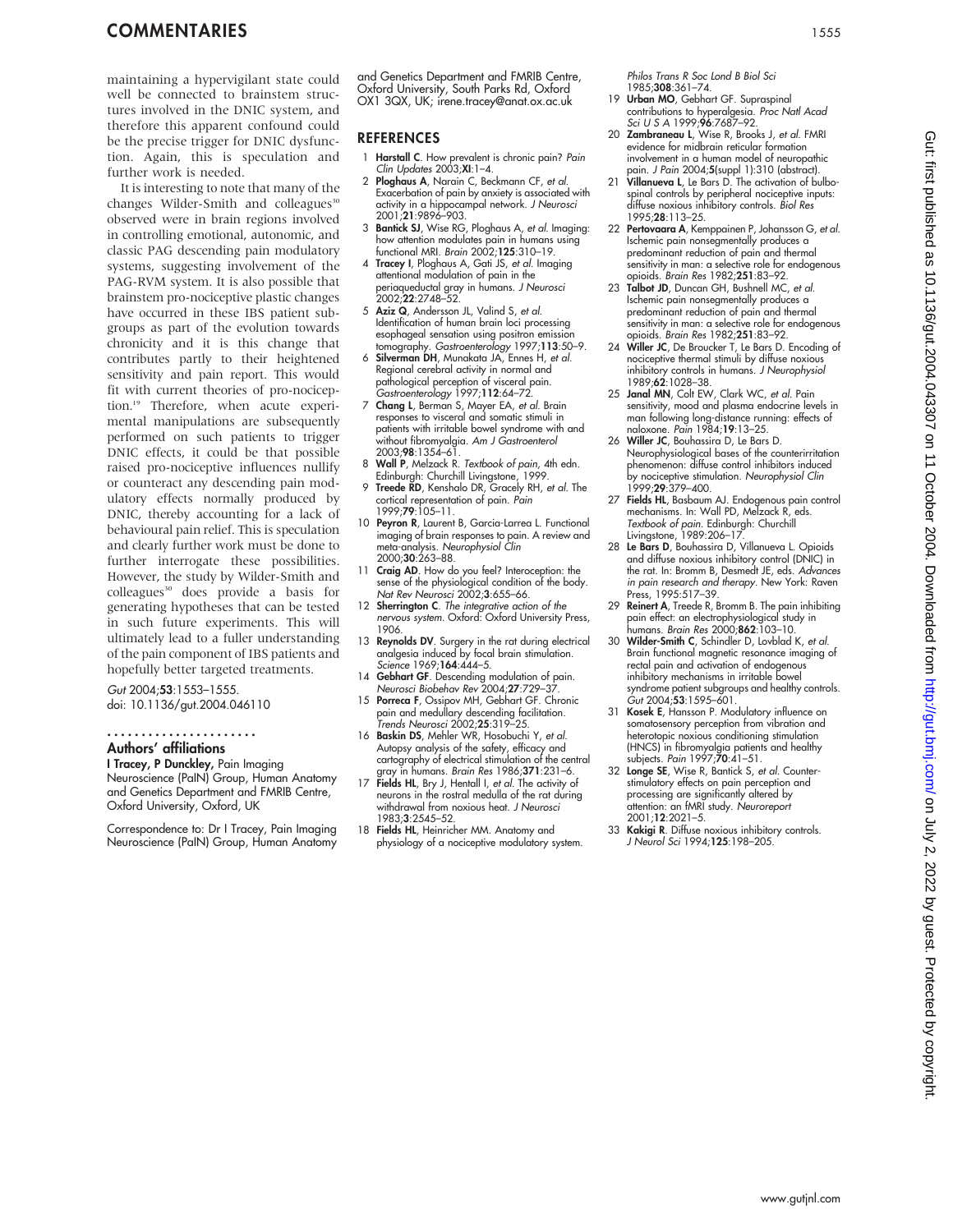### T cell apoptosis

# T cell apoptosis and inflammatory bowel disease

.......................................................................................

## M P Peppelenbosch, S J H van Deventer

...................................................................................

Intrinsic defects in the control of programmed cell death in the mucosal T cell compartment are strongly implicated in the pathogenesis of inflammatory bowel diseases, and there are important differences in the regulation of apoptosis between ulcerative colitis and Crohn's disease

pproximately  $2\times10^{14}$  bacteria reside in the gastrointestinal tract, and this astonishing microbiological pressure represents an extraordinary challenge to the mucosal immune system, which has to perform a balancing act between appropriate responsiveness to pathogenic organisms and tolerance for harmless organisms. When this balance in mucosal immune system responsiveness is tilted towards an exaggerated or uncontrolled reaction against the commensal flora, inflammatory bowel disease results. Despite many important findings in recent years, including the association of inactivating mutations in the CARD15 (NOD2) receptor with Crohn's disease, it is not fully understood why the mucosal immune response is over reactive in patients with inflammatory bowel disease, or how current medical treatment precisely affects the mucosal immune system. Two papers in the present issue of  $Gut^{1/2}$  suggest that intrinsic defects in the control of programmed cell death in the mucosal T cell compartment are strongly implicated in the pathogenesis of inflammatory bowel diseases, and important differences in the regulation of apoptosis between ulcerative colitis and Crohn's disease are identified (see pages 1624 and 1632).

The experiments performed in both papers compare properties of apoptosis induction in lamina propria T cells of patients of Crohn's disease, ulcerative colitis, and non-inflamed controls. The paper by Doering and colleagues<sup>1</sup> reports that induction of apoptosis in mucosal T cell compartment is severely impaired in both Crohn's disease and ulcerative colitis. This is the latest of a series of observations by several laboratories which show that mucosal T cells of patients with inflammatory bowel disease are highly resistant to apoptosis.<sup>3-6</sup> Because apoptosis of activated T cells is an important mechanism of peripheral immune tolerance, this finding may explain why the inflammatory reaction in IBD patients is resilient to resolution. Apoptosis is regulated by two major intracellular pathways. Activation of the Fas receptor leads to recruitment and activation of caspase 8, which activates caspase 3, leading to a cascade of downstream events (DNA cleavage, cell membrane changes, etc), finally causing programmed cell death. Caspase 3 can also be activated by a complex of proteins, including caspase 9, APAF-1, and cytochrome C, know as the apoptosome. This pathway is activated by leakage of cytochrome C from the mitochondria, which is regulated by the Bcl-2 family of proteins (see fig 1). The apoptosis defect in mucosal T cells in Crohn's disease has been attributed to an imbalance of the antiapoptotic mitochondrial protein Bcl-2 and the proapoptotic mitochondrial protein Bax. $35$  In agreement, in the study of Sturm and colleagues<sup>2</sup> in the current issue of Gut, no decreased caspase 8 activity (which acts upstream of both the mitochondrial and non-mitochondrial pathway of apoptosis<sup>7</sup>) or increased expression of the caspase 8 inhibitor FLIP were observed, but caspase 3 activity (which is downstream of the mitochondria in induction of apoptosis7 ) was reduced in the mucosal T cells of patients with Crohn's disease (see fig 1). Hence the available data are consistent with the notion that the apoptosis defect of mucosal T cells in Crohn's disease occurs at the level of the mitochondria in the mitochondrial pathway to programmed cell death.

This apoptosis defect in the mitochondrial pathway has important implications for the treatment of Crohn's disease. Van den Brande et al have shown that the difference in effectiveness of tumour necrosis factor neutralising drugs for treating Crohn's disease is reflected in their capacity to induce

apoptosis of activated T cells.<sup>8</sup> Infliximab is highly effective in Crohn's disease<sup>9</sup> and is a strong inducer of apoptosis in lamina propria T cells<sup>10</sup> whereas etanercept offers no clinical benefit in Crohn's disease<sup>11</sup> and does not have the capacity to induce apoptosis of these cells.<sup>8</sup> In the paper of Doering and colleagues<sup>1</sup> in the present issue of Gut, these observations are further extended by showing that sulphasalazine is also a potent inducer of apoptosis in T cells. The sulphasalazine effect was accompanied by downregulation of the antiapoptotic mitochondrial proteins Bcl-xl and Bcl-2, again in agreement with an apoptosis defect at the level of the mitochondria in the mucosal T cells of Crohn's disease patients. It should be kept in mind that within the colon, sulphasalazine is cleaved by bacterial enzymes to yield sulphapyridine and 5-aminosalicylic acid. It is commonly thought that the therapeutic efficacy of sulphasalazine is mediated by 5-aminosalicylic acid, sulphapyridine being responsible for sulphasalazine related side effects. However, the paper by Doering and colleagues<sup>1</sup> indicates that the effects of mesalazine and sulphasalazine on activated T cells are very different, and because the clinical studies that lead to the notion that mesalazine is the therapeutic moiety within sulphasalazine were conducted in patients suffering from ulcerative colitis, and not in Crohn's disease patients, it is possible that an important therapeutic effect of sulphasalazine has been overlooked. It will be important to know how much uncleaved sulphasalazine remains in the colon, and what fraction of uncleaved sulphasalazine enters the intestinal mucosa.

Two other drugs, the antimetabolites azathioprine/6-mercaptopurine and methotrexate, have been reported to also induce apoptosis of activated T cells. For azathioprine/6-mercaptopurine the mechanism of apoptosis induction has been recently linked to inhibition of CD28 signalling by the 6-mercaptopurine metabolite 6-thioguanine-triphosphate.12 Because activation of the costimulatory molecule CD28 protects T cells against apoptosis, this finding suggests that the therapeutic effect of azathioprine/6-mercaptopurine may also be related to induction of apoptosis of activated T cells. Indeed, CD3/CD28 stimulated T cells undergo apoptosis when exposed to azathioprine or 6-mercaptopurine. Because the molecular apoptotic pathways that are affected by infliximab, azathioprine, methotrexate, and sulphasalazine are likely to be different, these drugs may have additional or even synergistic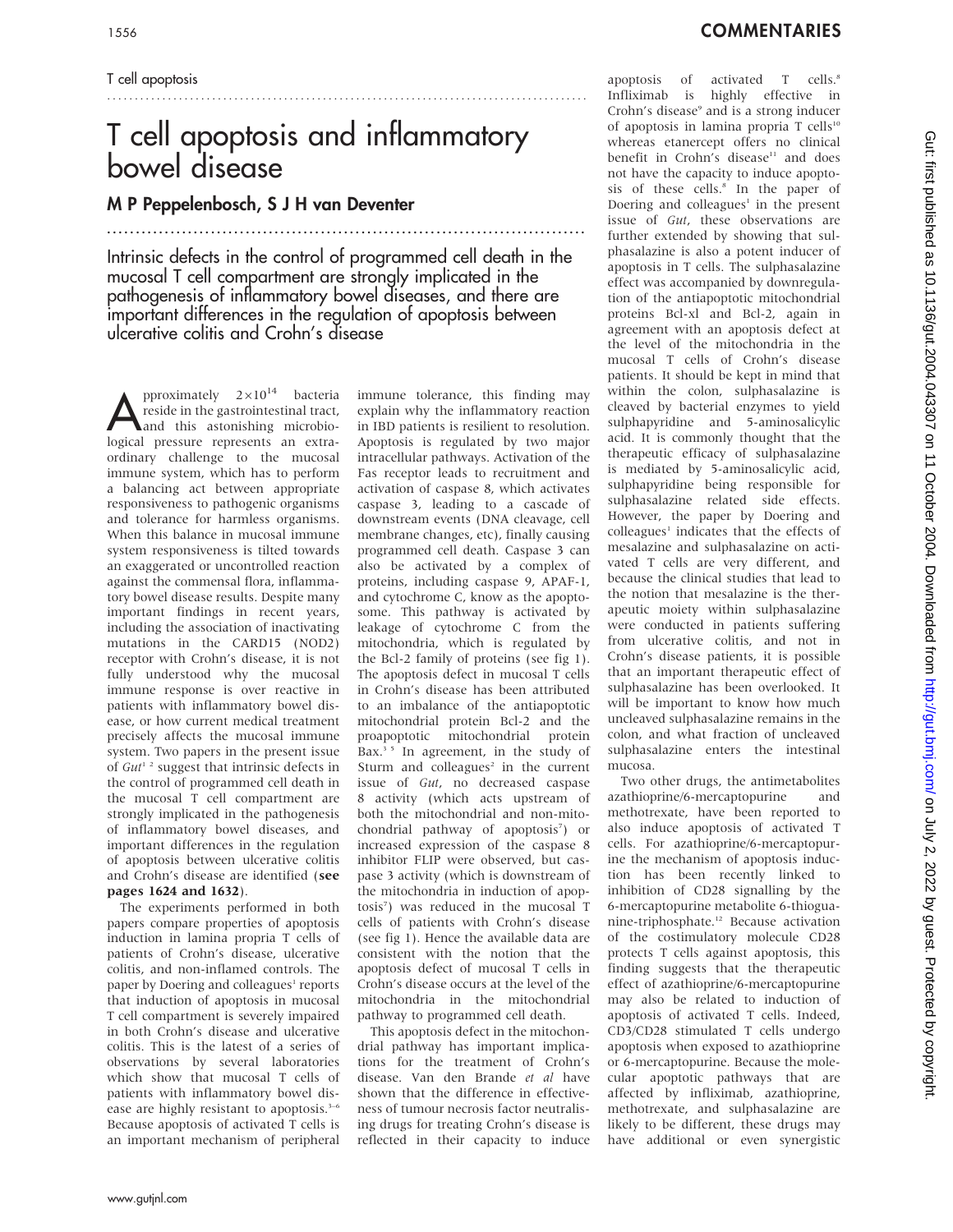

Figure 1 Two major intracellular pathways cause apoptosis. (A) Binding of FasL to CD95 (Fas receptor) leads to recruitment and activation of procaspase 8, which subsequently activates caspase 3. Activated caspase 3 is responsible for induction of several events that lead to apoptosis. A second apoptotic pathway is initiated by leakage of cytochrome C from the mitochondria, which together with caspase 9 and APAF1 forms the apoptosome that can activate caspase 3. The integrity of the mitochondrial membrane is regulated by proteins of the Bcl-2 family, Bax and Bak being proapoptotic, Bcl-2 and Bcl-xl antiapoptotic. (B) Apoptosis resistance in ulcerative colitis results from overexpression of FLIP, leading to impairment of the caspase mediated pathway of apoptosis. The mitochondrial pathway is intact. (C) In contrast, in Crohn's disease, Fas induced apoptosis is normal but the mitochondrial pathway is affected by an imbalance of pro- and antiapoptotic Bcl-2 family members. As a consequence, activation induced apoptosis of T cells is impaired.

therapeutic effects. It is of the utmost importance that this possibility be studied in future clinical trials.

In accordance with earlier observations,<sup>34</sup> Doering et al report that lamina propria lymphocytes isolated from patients with ulcerative colitis were also more resistant to Fas ligand induced apoptosis.1 This apoptosis resistance in ulcerative colitis is clearly different from that observed in Crohn's disease because lamina propria T cells from<br>ulcerative colitis patients display ulcerative colitis patients display increased apoptosis or caspase activation on CD2 or CD3 ligation, suggesting that the resistance to apoptosis through the Fas pathway is not reflected in a defect in activation induced apoptosis

in the mucosal T cell compartment of these patients. Importantly, Fas ligand mediated apoptosis is mediated through activation of caspase 8 and Sturm and  $coll$ eagues<sup>2</sup> show that ulcerative colitis patients have significantly higher expression of the caspase 8 inhibitor FLIP, suggesting that resistance to apoptosis in this disease is mediated at this level. Thus regulation of programmed cell death seems fundamentally different in mucosal T cells from patients with Crohn's disease compared with patients with colitis ulcerosa, and probably requires a different therapeutic strategy.

The latter notion is substantiated by the observations of Sturm and colleagues<sup>2</sup> in their comparison of the cell cycle properties of lamina propria lymphocytes from patients with Crohn's disease and ulcerative colitis. Using various parameters it is shown that T lymphocytes of patients with Crohn's disease cycle faster and have an impressive capacity for cellular expansion when compared with mucosal T cells of inflamed controls, probably as a result of a defect in activation dependent apoptosis. The abnormally rapid cycling of lamina propria T cells is also very different from several other immune mediated diseases that are characterized by a  $G_0/G_1$  cell cycle arrest of activated T cells.<sup>13 14</sup> Such  $G_0/G_1$ arrested cells will not undergo apoptosis, and in experimental SLE, induction of T cell cycling leads to progression of T cells into apoptosis and has remarkable therapeutic effects.<sup>15</sup> Hence although it has become popular to speculate about common mechanisms that lead to immune mediated inflammatory diseases, these observations clearly demonstrate fundamentally different defects that all may lead to impaired T cell apoptosis. These differences are not only important for our understanding of the pathogenesis of these diseases but also for the development of new therapies. For example, it would not be a good idea to try to boost apoptosis of lamina propria T cells in Crohn's disease by induction of cell cycling.

T cells from ulcerative colitis patients have a limited capacity to expand and this correlates with a strong activation induced apoptosis in these cells. This observation dramatically shows that the defect in the mitochondrial pathway at the mitochondrial level mediates the reduced activation induced cell death in Crohn's disease whereas inhibition of Fas dependent apoptosis by increased expression of the caspase 8 inhibitor FLIP (that is, upstream of the mitochondria in the apoptotic cascade) in ulcerative colitis does not result in inhibition of activation induced cell death. These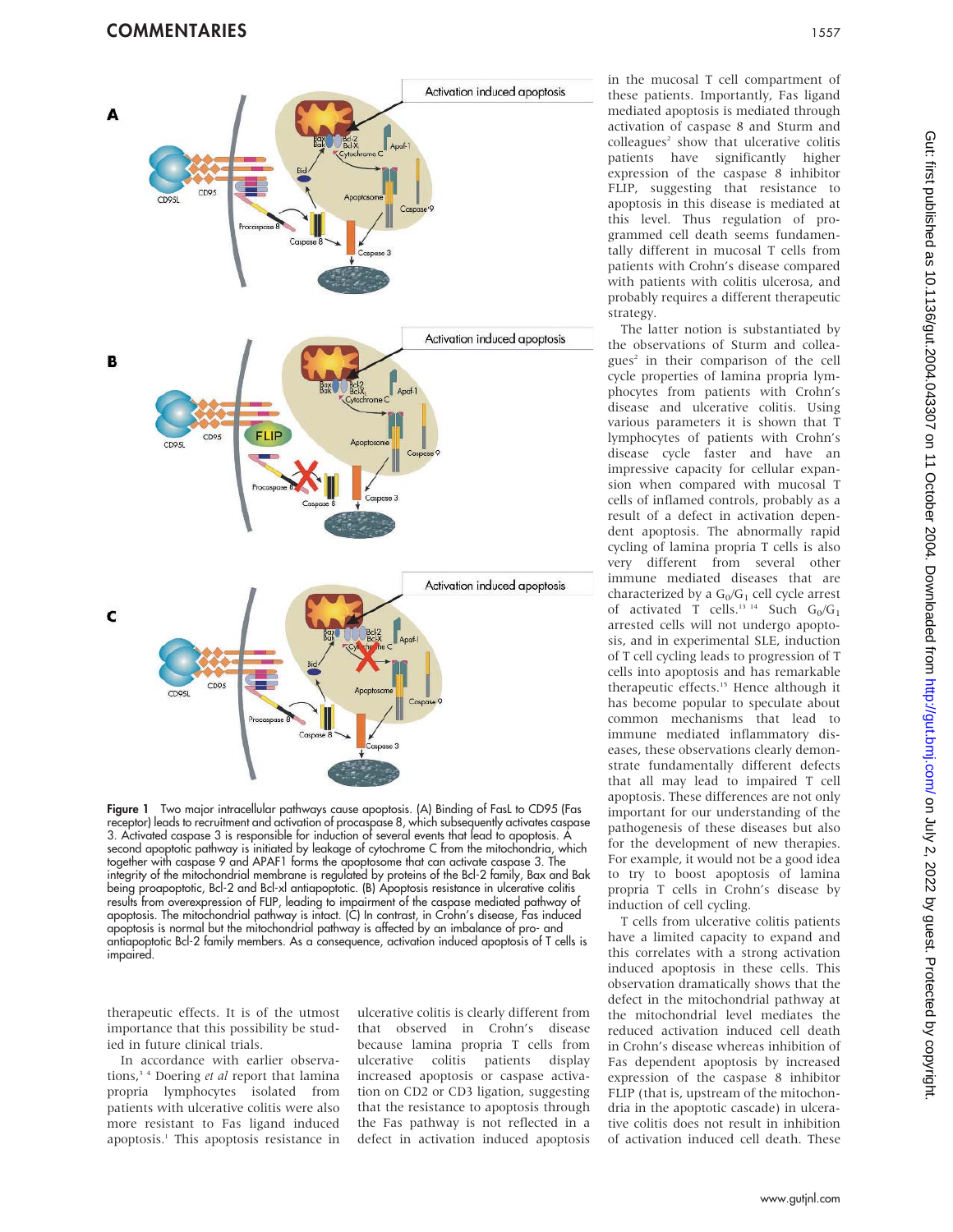## 1558 COMMENTARIES

molecular differences in apoptosis inhibition between Crohn's disease and ulcerative colitis strongly indicate that the underlying immune mechanisms are distinct. Furthermore, these observations correspond well with emerging insight that peripheral deletion of T lymphocytes by activation induced cell death is not mediated by Fas activation but by regulation of expression of the mitochondrial proapoptotic bcl-2 family member bim.16 17 As resistance to Fas ligand induced apoptosis in mucosal T lymphocytes seems to be mediated at the level of FLICE inhibition (which acts upstream of the mitochondria), peripheral activation induced cell death in colitis ulcerosa is not impaired.

Hence the papers of Strum et al and Doering et al in the present issue of Gut give substantial novel molecular insights into regulation of apoptosis in the mucosal T cell compartment and provide further support for the concepts that (1) the defect in apoptosis in mucosal T cells is an important contributing factor in the pathogenesis of Crohn's disease but not colitis ulcerosa, and (2) that restoration of apoptosis in the T mucosal T cell compartment may be an important contributing factor for successful treatment of Crohn's disease.

Gut 2004;53:1556–1558. doi: 10.1136/gut.2004.040824 Authors' affiliations ......................

M P Peppelenbosch, S J H van Deventer, Department of Gastroenterology and Hepatology, Academic Medical Centre, Amsterdam, the Netherlands

Correspondence to: Dr S J H van Deventer, Department of Gastroenterology and Hepatology, C2-330, Academic Medical Centre, Meibergdreef 9, NL-1105 AZ Amsterdam, the Netherlands; s.j.vandeventer@ amc.uva.nl

#### **REFERENCES**

- 1 Doering J, Begue B, Lentze MJ, et al. Induction of T lymphocyte apoptosis by sulphasalazine in patients with Crohn's disease. Gut  $2004.53.1632 - 8$
- 2 Sturm A, Leite AZ, Danese S, et al. Divergent cell cycle kinetics underlie the distinct functional capacity of mucosal T cells in Crohn's disease and ulcerative colitis. Gut 2004;53:1624–31.
- 3 Ina K, Itoh J, Fukushima K, et al. Resistance of Crohn's disease T cells to multiple apoptotic signals is associated with a Bcl-2/Bax mucosal imbalance. J Immunol 1999;163:1081–90.
- 4 Boirivant M, Marini M, Di Felice G, et al. Lamina propria T cells in Crohn's disease and other gastrointestinal inflammation show defective CD2 pathway-induced apoptosis. Gastroenterology 1999;116:557–65.
- 5 Itoh J, de La Motte C, Strong SA, et al. Decreased Bax expression by mucosal T cells favours resistance to apoptosis in Crohn's disease. Gut 2001;49:35–41.
- 6 Atreya R, Mudter J, Finotto S, et al. Blockade of interleukin 6 trans signaling suppresses T-cell resistance against apoptosis in chronic intestinal inflammation: evidence in Crohn disease and experimental colitis in vivo. Nat Med 2000;6:583–8.
- 7 Festjens N, van Gurp M, van Loo G, et al. Bcl-2 family members as sentinels of cellular integrity

and role of mitochondrial intermembrane space proteins in apoptotic cell death. Acta Haematol 2004;111:7–27.

- 8 Van den Brande JM, Braat H, van den Brink GR, et al. Infliximab but not etanercept induces apoptosis in lamina propria T-lymphocytes from patients with Crohn's disease. Gastroenterology 2003;124:1774–85.
- 9 Targan SR, Hanauer SB, van Deventer SJ, et al. A short-term study of chimeric monoclonal antibody cA2 to tumor necrosis factor alpha for Crohn's disease. Crohn's Disease cA2 Study Group. N Engl J Med 1997;337:1029–35.
- 10 ten Hove T, van Montfrans C, Peppelenbosch MP, et al. Infliximab treatment induces apoptosis of lamina propria T lymphocytes in Crohn's disease. Gut 2002;50:206-11.
- 11 Sandborn WJ, Hanauer SB, Katz S, et al. Etanercept for active Crohn's disease: a randomized, double-blind, placebo-controlled trial. Gastroenterology 2001;121:1088–94.
- 12 Tiede I, Fritz G, Strand S, et al. CD28-dependent Rac1 activation is the molecular target of azathioprine in primary human CD4+T lymphocytes. J Clin Invest 2003;111:1133–45.
- 13 Ponchel F, Morgan AW, Bingham SJ, et al. Dysregulated lymphocyte proliferation and differentiation in patients with rheumatoid arthritis. Blood 2002;100:4550–6.
- 14 Henriksson G, Brant M, Sallmyr A, et al. Enhanced DNA damage-induced p53 peptide phosphorylation and cell-cycle arrest in Sjogren's syndrome cells. Eur J Clin Invest 2002;32:458–65.
- 15 Lawson BR, Baccala R, Song J, et al. Deficiency of the cyclin kinase inhibitor p21(WAF-1/CIP-1) promotes apoptosis of activated/memory T cells and inhibits spontaneous systemic autoimmunity.<br>*J Exp Med* 2004;**199**:547–57.
- 16 Hildeman DA, Zhu Y, Mitchell TC, et al. Activated T cell death in vivo mediated by proapoptotic bcl-<br>2 family member bim. *Immunity* 2002;**16**:759–67.<br>17 **Davey GM**, Kurts C, Miller JF, *et al*. Peripheral
- deletion of autoreactive CD8 T cells by cross presentation of self-antigen occurs by a Bcl-2-<br>inhibitable pathway mediated by Bim. *J Exp Med*<br>2002;**196**:947–55.

Crohn's disease

## NOD2 mutations and Crohn's disease: are Paneth cells and their antimicrobial peptides the link?

.......................................................................................

## M C Grimm, P Pavli

There is evidence that CARD15/NOD2 variants in Crohn's disease are associated with diminished mucosal  $\alpha$ -defensin production, resulting in impaired innate immunity

#### PANETH CELLS AND DEFENSINS

Paneth cells (reviewed by Cunliffe and  $\text{colleagues}^{1-2}$ ) are granulated epithelial cells found at the base of small intestinal crypts. They are most numerous in the terminal ileum and are not found in the normal colon. They secrete a variety of antimicrobial peptides and proteins, including a-defensins, lysozyme, and secretory phospholipase  $A_2$  (sPLA<sub>2</sub>), in response to bacterial products and cholinergic agents. There is a link between intestinal inflammation and Paneth cell number. In mouse models of enteric infection, Paneth cell hyperplasia occurs in response to signals from activated T cells, in mouse models of ileocolitis there is Paneth cell metaplasia, and in inflammatory bowel disease, Paneth cell metaplasia is also seen in the colon. Parasite infestations also induce an increase in the number of Paneth cells in the murine small intestine.

Defensins (reviewed by Ganz<sup>3</sup>) are a family of small (29–45 amino acid) cationic antimicrobial peptides that are divided into two main classes, the aand  $\beta$ -defensins, on the basis of their disulphide bond pairing pattern. They are encoded by single genes as prepropeptides, which are then processed to mature active forms. The mammalian defensin genes probably evolved from a single ancestral gene but because of selection pressure and rapid evolution, comparisons between species is difficult.4

Six a-defensins have been identified in humans: four are neutrophil peptides and two human defensins (HD-5 and HD-6) are expressed in intestinal Paneth cells. HD-5 is expressed in Paneth cells of the duodenum, jejunum, and ileum, but is not found in the normal stomach or colon. In cases of gastritis, Crohn's colitis, and ulcerative colitis, HD-5 is expressed in metaplastic Paneth cells.

In vitro, a-defensins have broad spectrum antimicrobial activity and are active against a variety of bacteria, fungi, parasites, and viruses. Neutrophil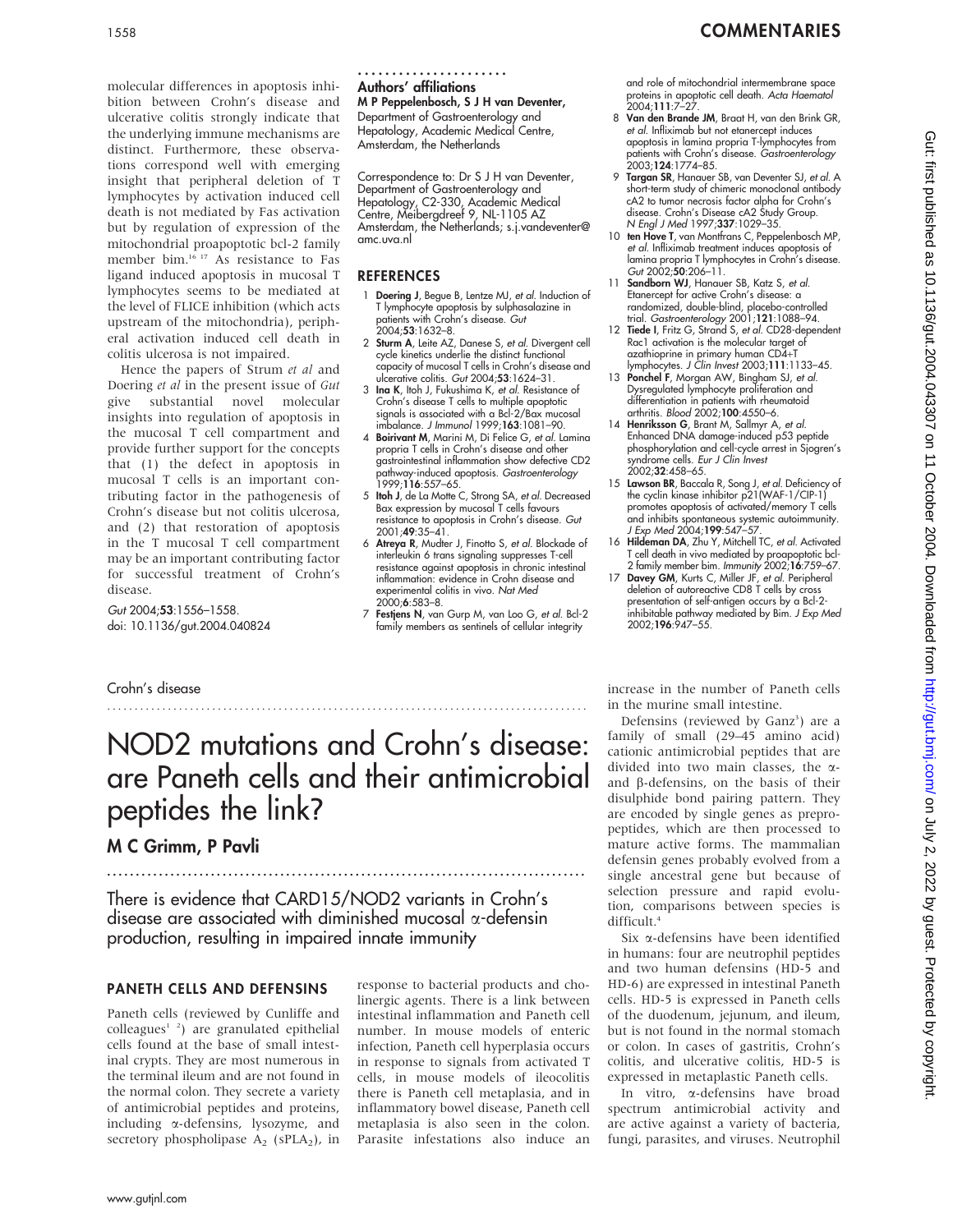defensins kill bacteria engulfed in phagolysosomes by formation of microbial selective, membrane spanning pores which lead to cell lysis.

In contrast with enteric  $\alpha$ -defensins, human  $\beta$ -defensin 1 (HBD1) and other members of the  $\beta$ -defensin family appear to be expressed by most epithelial cells of the small and large intestine. HBD-1 is expressed constitutively while HBD-2 is induced by stimuli that activate the transcription factor nuclear factor  $\kappa$ B (NF $\kappa$ B).<sup>5</sup>

#### TISSUE DISTRIBUTION OF CARD15/NOD2

Hugot and colleagues<sup>6</sup> and Ogura and colleagues<sup>7</sup> independently identified mutations in CARD15/NOD2 that confer susceptibility to Crohn's disease. The three main disease associated alleles (Arg<sub>702</sub>Trp (C2104T), Gly<sub>908</sub>Arg (G2722C) and 1007<sub>fs</sub> (3020insC)) and other variants cosegregate with disease in up to 30–50% of patients, depending on the population studied.

The protein product of this gene is thought to be a cytoplasmic receptor for muramyl dipeptide, a breakdown product of the peptidoglycan component of all bacterial cell walls.<sup>8 9</sup> Lysozyme, including that derived from Paneth cells, is involved in this process by breaking the  $\alpha$ -1,4 glycosidic linkages in the polysaccharide components of peptidoglycans. CARD15/NOD2 is thought to act through the NFkB pathway to regulate production of tumour necrosis factor (TNF)-a and other proinflammatory cytokines.<sup>10</sup>

Hisamatsu and colleagues<sup>11</sup> showed that CARD15/NOD2 mRNA was expressed and CARD15/NOD2 protein was detectable in intestinal epithelial cells (IECs). Using stable transfectants, they showed that CARD15/NOD2 was a potent factor for recognition of intracellular bacteria in IECs and that this function was impaired in 3020insC variant CARD15/NOD2 expressing IECs.

Definitive studies of the distribution of CARD15/NOD2 in vivo showed expression in Paneth cells of the normal duodenum, jejunum, and terminal ileum (the greatest staining intensity was noted in terminal ileal crypts). In inflammatory bowel disease, CARD15/ NOD2 expression in Paneth cells was increased and was also evident in metaplastic Paneth cells in the colon.<sup>12</sup>

Genotype-phenotype studies show that the known CARD15/NOD2 variants are more likely to have terminal ileal involvement.13–15

These observations raised the possibility that there was a link between CARD15/NOD2 variants and defective a-defensin release by Paneth cells, resulting in impaired innate immunity. Paneth cells detect and respond to bacteria, and the CARD15/NOD2 protein may mediate their interaction with bacterial products. Inherited mutations in CARD15/NOD2 could interfere with normal Paneth cell function resulting in a disordered immune response.

A paper by Wehkamp and colleagues<sup>16</sup> in this issue of Gut provides supportive evidence that CARD15/NOD2 variants in Crohn's disease are associated with diminished mucosal a-defensin production (see page 1658). Wehkamp et al examined expression of HD-5, HD-6, lysozyme,  $sPLA_2$ , TNF, and IL-8 in 45 Crohn's disease patients (24 with CARD15/NOD2 variants and 21 without) and 12 controls. They found that expression of HD-5 and HD-6 specifically was diminished in affected ileum, particularly in those bearing CARD15/ NOD2 variants. Other proteins and cytokines were unaffected. In the colon, HD-5 and HD-6 expression was increased during inflammation in wildtype but not CARD15/NOD2 variant bearing patients. There are some unexplained results in this paper: why were TNF-a levels not increased in inflamed ileum? Why were lysozyme levels in unaffected wild-type ileum not the same as in controls? How do they explain the increase in a-defensins in inflamed colon while levels were decreased in the inflamed small bowel?

#### CARD15/NOD2 LINKS PANETH CELL DEFENSINS TO CROHN'S DISEASE: FOR

The predominant site of disease localisation in the CARD15/NOD2 variant bearing patients is the terminal ileum which is also the site of maximal Paneth cell density—guilt by association. The density of Peyer's patches is also greatest in the terminal ileum. These organised collections of lymphoid cells play a role in the selective uptake of luminal antigens. They are also the site of the earliest lesion in Crohn's disease—the aphthous ulcer, an area of focal ulceration over a Peyer's patch (in the small intestine) or lymphoid follicle (in the colon). Perhaps Paneth cell a-defensins present in high levels in the terminal ileum inactivate luminal bacteria taken up by Peyer's patches or colonic lymphoid follicles so the immune system need only deal with inactivated bacteria rather than viable microorganisms.

In addition,  $\alpha$ -defensins (and their  $\beta$ family counterparts) play a linking role between the innate immune system, characterised by rapid antimicrobial responses, and adaptive immunity instigated by B and T cells. The  $\alpha$ -defensins are selectively chemotactic for resting naïve CD4<sup>+</sup> T cells and immature dendritic cells although at concentrations

several logs lower than their antimicrobial concentrations.17 Impaired release of defensins from Paneth cells might thereby augment this chemotactic potential while simultaneously reducing their antipathogen effector function. Similarly,  $\alpha$ -defensins act as immunological adjuvants, heightening Th1 and especially Th2 immune responses to nonspecific antigens<sup>18</sup> and to tumours<sup>19</sup>; a reduction in mucosal defensin concentrations might allow skewing of the immune response to the Th1 profile characteristic of Crohn's disease.

Most importantly, CARD15/NOD2 and a-defensins potentially are linked in the Paneth cell as recognition and effector molecules, respectively, for pathogen associated molecular pattern (PAMP) motifs: their colocalisation in these cells is difficult to ignore. Some of these PAMPs, including lipopolysaccharide, lipoteichoic acid, dsRNA and, significantly, muramyl dipeptide, have been shown in an elegant study to induce rapid release of defensins from murine ileal crypt Paneth cells.<sup>20</sup> Indeed, this defensin release occurred within 15 minutes and therefore did not reflect an effect on gene expression. While Wehkamp et al did show an association between defective CARD15/NOD2 and a-defensin gene expression, a much more profound effect might yet be detected in secretion of stored a-defensins. An analogous situation may have been observed, unknowingly, in intestinal epithelial cell lines which are able to produce  $\beta$ -defensins: when transfected with wild-type CARD15/NOD2, these cells resist infection with Salmonella typhimurium; if transfected with mutated CARD15/NOD2, they are more easily infected.<sup>11</sup>

While many of the specific details linking genetic defects with reduced antimicrobial resistance in Crohn's disease are still to be identified, there is strengthening circumstantial evidence to suggest that CARD15/NOD2 variant mediated deficiency of Paneth cell derived a-defensins is critical in the development of some forms of Crohn's disease.

#### CARD15/NOD2 LINKS PANETH CELL DEFENSINS TO CROHN'S DISEASE: AGAINST

Direct proof of the functional significance of these peptides in vivo is scarce. How important is a specific defensin when there are other antimicrobial molecules with similar properties? How important are Paneth cells? In one transgenic mouse strain, ablating the entire Paneth cell population had no observable effect on host-microbial interactions.<sup>21</sup> Moreover, mice survive